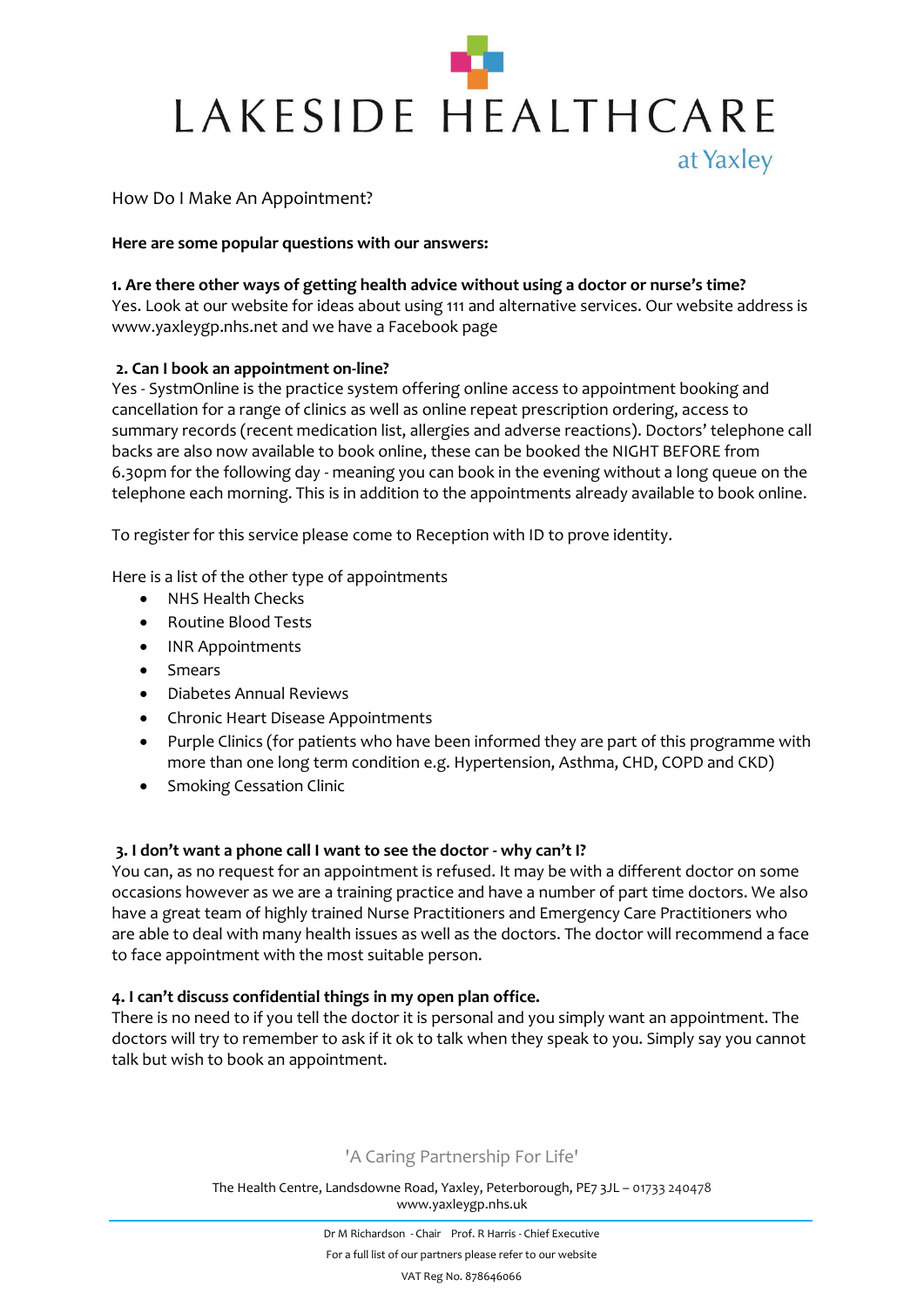# LAKESIDE HEALTHCARE at Yaxley

## **5. I can't wait in all day for a call back - I have things to do.**

We don't expect you to; our aim is to make this system MORE convenient not LESS and most calls are returned within an hour. Ask for the call back at a specific time or within a time range if it helps and we will do our best honour this.

# **6. I can't take a call back at all - what do I do?**

Ask Reception to put you straight through, it may limit who you can speak to but between 8.00 am and 11:30 and 3 and 5:30 most doctors are at their desks although they may be busy. Alternatively leave a message with Reception that you need to be seen today after 4pm (for example) and we will leave you an answer phone message with an appointment time. You could always leave this message in an online booking too.

## **7. I rang and my chosen doctor was not in. I was told to call back another day to see my chosen doctor.**

Check our website or the information displayed in Reception that gives information about the Doctors' rotas and this should advise you the best days to call if you want someone specific. Reception has also been asked in these circumstances to book the call for the next day (but no further ahead) and to advise the patient of the ideal procedure, which is to call on the day if possible. The reason for this is that the longer ahead people book their appointment the more likely there are to not be available when called.

## **8. I can only call after work.**

There is a doctor available to take calls until 6:00 pm. Alternatively, ask a relative to call for you if appropriate and book a surgery appointment after work for you. Alternatively book online and let us know when you can attend.

#### **9. I am deaf/I don't have access to a phone.**

Just walk in between 9 and 11:30 am and 3 and 5:30pm and you will be seen, although there may be a wait. If you sign up for on-line services, you can book a call back with a doctor the night before and use this to leave a message such as 'I need to see you after 4.00 pm, please email my appointment to……..'

#### **10. I don't see why I need to give confidential information to a Receptionist**

We have always asked if patients are able to give us an idea of what the problem is. This has not changed. It is not compulsory and if a patient does not want to share then please say it is personal/private and Receptionist will respect this. We ask in order to help the doctors to prioritise the calls.

#### **11. I had more than one problem to discuss. What should I do?**

It is helpful to know how much time is required for your appointment if it is face to face. It is also necessary to know a summary (or list) of the issues before the doctor books you in as it may affect their choice of who sees you. If you have more than one problem, just tell the doctor on the phone and don't save it for your appointment.